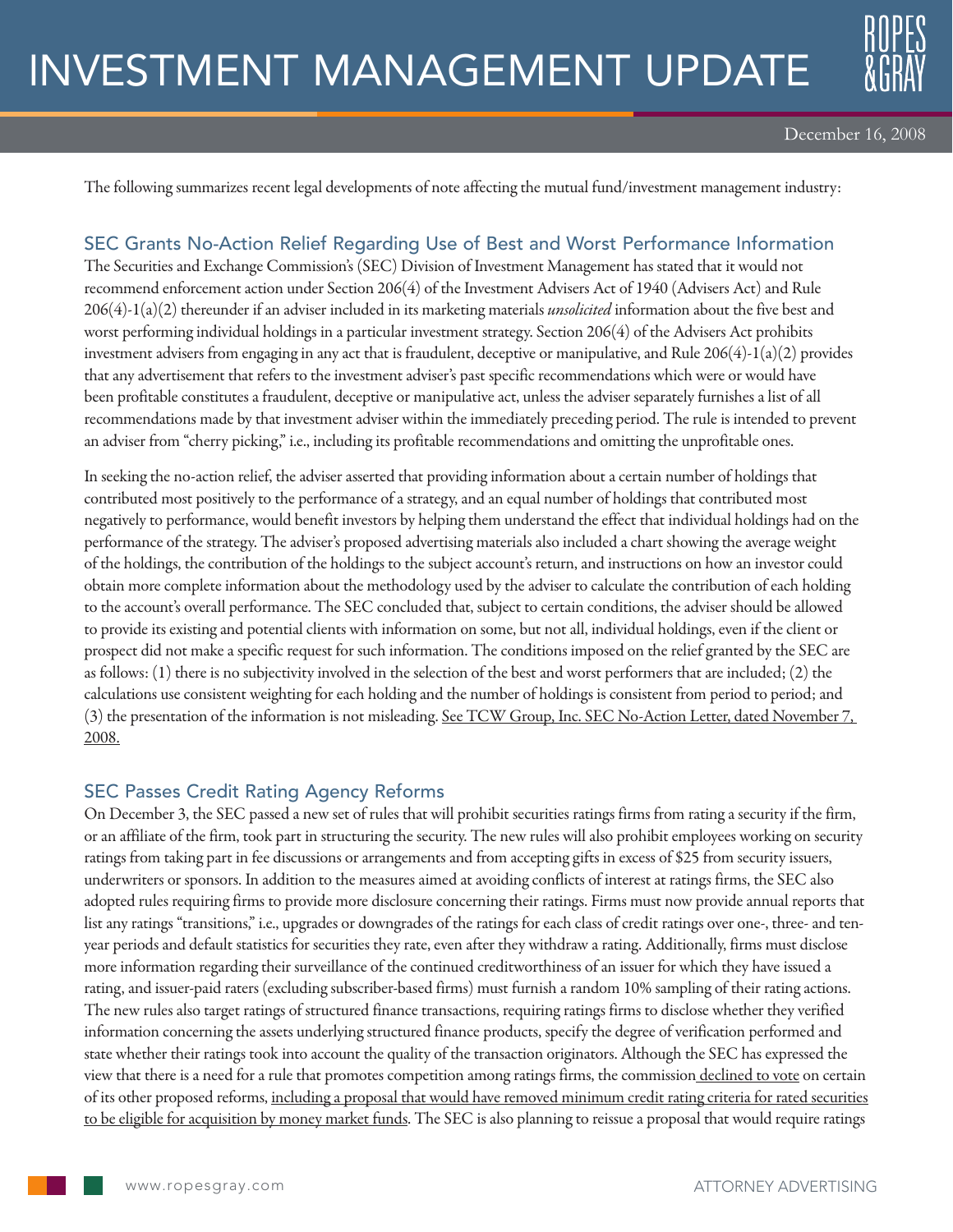firms to disclose the information they use to arrive at their ratings. SEC Chairman Christopher Cox noted that any further reforms will be matters for consideration by the new SEC Chairman selected by the Obama administration after Mr. Cox steps down from the post early next year.

## Temporary Exemption from Redemption Rule Granted to Allow Liquidation for Money Market Funds Participating in the Treasury Department's Guarantee Program

On November 20, 2008, the SEC adopted an interim final temporary rule providing exemptive relief under Section 22(e) of the Investment Company Act of 1940 (1940 Act) for money market funds participating in the Treasury Department's Temporary Money Market Guarantee Program (Program). Under Section 22(e), investment companies must pay a redemption request within seven days. This requirement conflicts with the terms of the Program, which requires a participating fund to suspend the right of redemption or postpone the date of payment beyond the seven-day limit, when the fund's market-based share price drops below \$1.00 (a "Guarantee Event" under the Program). The temporary exemption resolves this technical conflict by allowing money market funds that must commence liquidation under the Program to temporarily suspend the right of redemption and postpone the date of payment of redemption proceeds.

Only those funds participating in the Program with the Treasury Department that have executed an agreement (Program Agreement) are eligible for this exemption. Further, the exemption only applies if the fund delivers notice to the Treasury Department of a Guarantee Event and has not cured such Guarantee Event, as described in the terms of the Program Agreement. The SEC notes that the Program does not extend past September 19, 2009 and it permits money market funds thirty days to liquidate; therefore, the temporary exemption will expire on October 19, 2009.

### OFAC Issues Guidance on Securities and Futures Accounts

The Treasury Department's Office of Foreign Assets Control (OFAC) is responsible for enforcing economic and trade sanctions against targeted foreign countries, terrorists, international drug traffickers and those engaged in activities related to the proliferation of weapons of mass destruction. These laws apply to all U.S. persons, including investment advisers and broker-dealers. OFAC recently published guidance directed to the securities industry (OFAC Guidance). The OFAC Guidance states that before entering into an advisory or brokerage relationship with a client, the adviser or broker-dealer should screen the client against OFAC's Specifically Designated Nationals and Blocked Persons List (SDN List) and maintain adequate documentation of the results of such screening. The OFAC Guidance notes that a strong OFAC Compliance Program consists of procedures which are similar to those found in a brokerage firm's Customer Identification Program (CIP). CIP procedures are required under FinCen regulations for SEC regulated broker-dealers and registered investment companies, but not for investment advisers. Despite the similarities between OFAC and CIP procedures, the OFAC Guidance makes it clear that OFAC's "strict liability" requirements are more extensive than those imposed by the applicable CIP regulations. According to the OFAC Guidance, a broker-dealer or an adviser may, in some circumstances, be required to "look through" the intermediary of an omnibus account to verify the identity and OFAC status of the underlying beneficial owners. OFAC also published separate guidance on possible risk factors that should be considered by firms in the securities industry when implementing the required risk-based approach to determining the effectiveness of an OFAC compliance program.

# Massachusetts Delays Enforcement of Information Security Regulations

In our September/October IM Update, we discussed Massachusetts' new data security rule that was scheduled to take effect on January 1, 2009. The Massachusetts Office of Consumer Affairs and Business Regulation subsequently determined that it will delay its enforcement of the rule as to the entities under its jurisdiction until May 1, 2009. In addition, the deadline for obtaining written certifications of compliance from third party service providers is further extended until January 10, 2010.